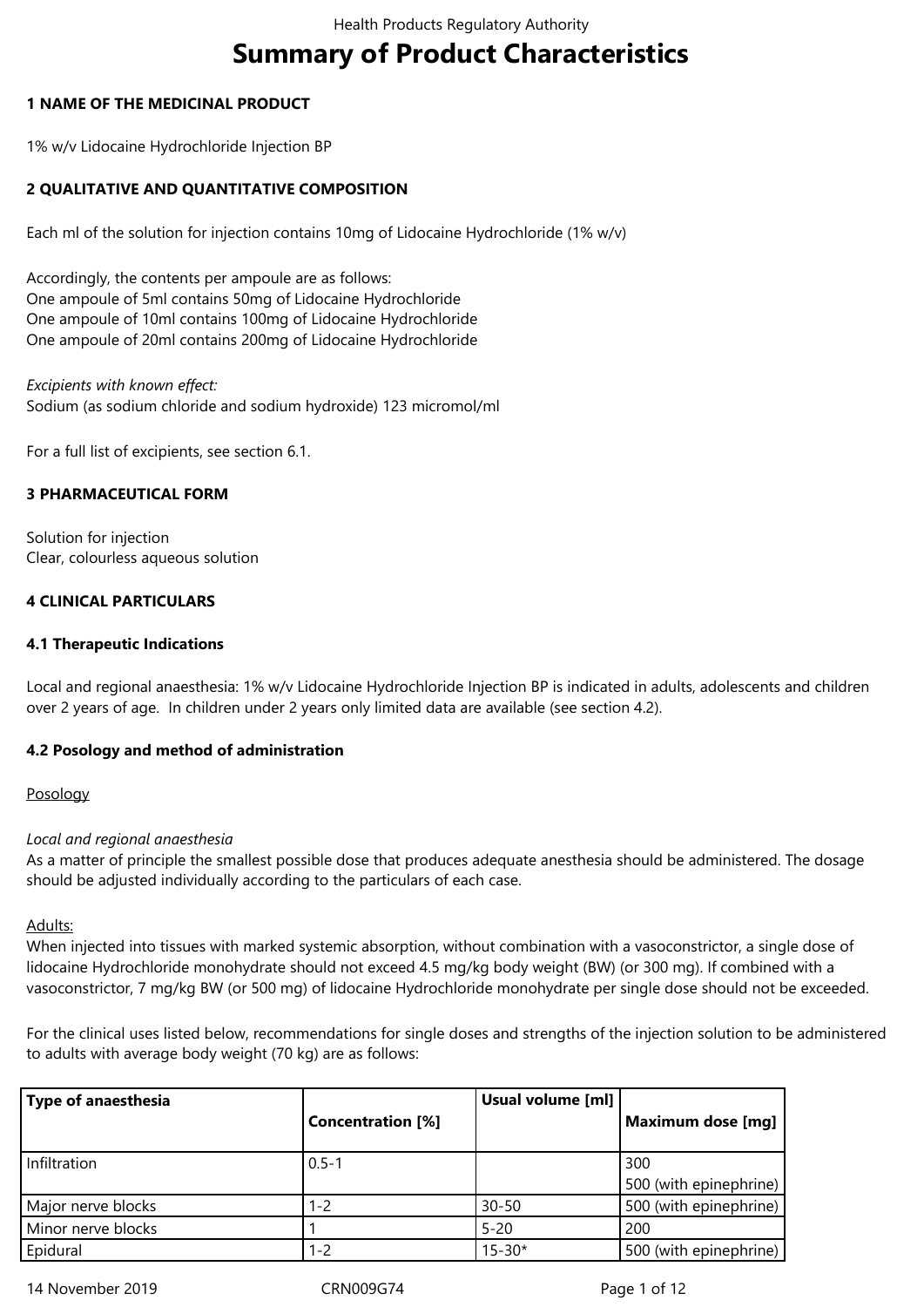#### Health Products Regulatory Authority

| Type of anaesthesia                                     | <b>Concentration</b> [%]       | Usual volume [ml] | Maximum dose [mg] |
|---------------------------------------------------------|--------------------------------|-------------------|-------------------|
| Spinal                                                  | 1.5 or 5 in 7.5% glucose   1-2 |                   | 100               |
| Intravenous regional anaesthesia (IVRA)<br>- upper limb |                                |                   |                   |
| -lower limb                                             | 0.5                            | 40                |                   |
|                                                         | 0.25                           | 50-100            |                   |

\*1.5 ml per segment in average

For prolongation of anaesthesia lidocaine may be combined with a vasoconstrictor, e.g. epinephrine. Addition of epinephrine at a concentration of 1:100 000 to 1:200 000 has proven useful.

# **Paediatric population**

For children, the doses are calculated individually according to the patients' age body weight and the nature of the procedure. Up to 5 mg/kg BW may be administered. With the addition of epinephrine, up to 7 mg/kg can be used. In children with a high body weight a gradual reduction of the dosage is often necessary and should be based on the ideal body weight. Standard textbooks should be consulted for factors affecting specific block techniques and for individual patient requirements. For anaesthesia in children, only a low strength (0.5 % w/v) of the local anaesthetic should be used. To achieve a complete motor block, a higher strength (1 % w/v) may be required.

Lidocaine should be used with caution in children younger than two years of age as there are limited data to support the safety and efficacy of this product in this patient population at this time.

## **Elderly patients**

For elderly patients, the doses must be calculated individually according to the patients' age and body weight. Dosages may need adaptation as cardiac output and hepatic blood flow may decrease with advanced age indicating a decreased clearance of lidocaine (see section 5.2).

## **Other special patient groups**

Doses should be reduced in patients in poor general condition or in those with reduced protein binding capacity (resulting e.g. from renal insufficiency, liver insufficiency, cancer, pregnancy).

In patients with severe renal insufficiency the dose may need to be adapted due to reduced clearance and increased half-life of lidocaine (see section 5.2).

Patients with liver diseases show reduced tolerance towards amide-type local anaesthetics. This may be due to reduced hepatic metabolism and decreased protein synthesis resulting in a lower protein binding rate of the local anaesthetic. Dose reduction is advisable in such cases.

The dose should be reduced in patients showing clinical signs of cardiac insufficiency. Nevertheless, local or regional nerve blockage can be the anaesthetic method of choice in such patients.

During pregnancy, the dose may need to be reduced depending on the type of anaesthesia. Regional anaesthetic blocks in which usually large doses are required should be avoided during the first trimester. For use in anaesthetic blocks in which smaller doses are administered the dosage may need to be reduced because of the altered anatomical and physiological characteristics in late pregnancy.

## **Method of administration**

Local and regional anaesthesia

Intradermal,intramuscular subcutaneous, or submucosal use (infiltration) perineural (injection into the surroundings of peripheral nerves), epidural or spinal use. Intravenous use regarding intravenous regional anaesthesia (Bier`s block).

Every local anaesthetic procedure should only be carried out by personnel adequately skilled in the respective anaesthetic technique.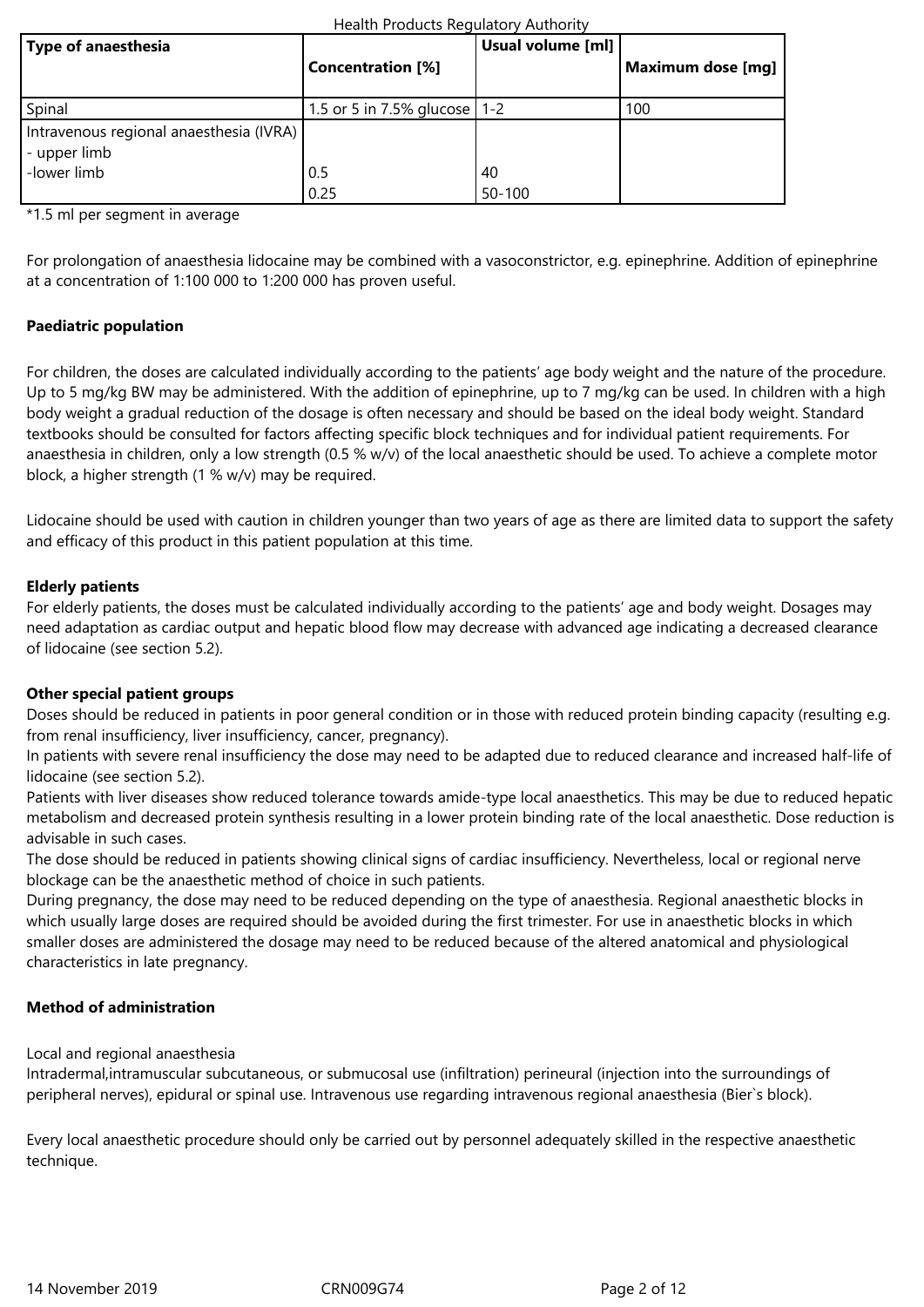## **4.3 Contraindications**

§ hypersensitivity towards lidocaine, amide-type local anaesthetics or to any of the exipients listed in section 6.1,

## *Local and regional anaesthesia*

- § The special contraindications for spinal and epidural anaesthesia must also be observed:
- § uncorrected hypovolaemia,
- § coagulopathy (acquired, induced, genetic),
- § increased intracranial pressure,
- § intracranial or intraspinal haemorrhage.

## **4.4 Special warnings and precautions for use**

#### **General**

In the case of known allergy towards other amide-type local anaesthetics, group allergy towards lidocaine should be considered.

Lidocaine should only be used with particular caution in patients with liver or kidney diseases or with myasthenia gravis, impaired cardiac conduction (see also section 4.3), cardiac insufficiency, bradycardia, impaired respiratory function and severe shock (see also section 4.2).

In general, prior to injection of lidocaine, it must be made sure that all equipment for resuscitation and emergency medication for the treatment of toxic reactions are instantly available.

Patients with **epilepsy** should be carefully monitored for the occurrence of central nervous symptoms. An increased tendency to convulsions should be considered even with doses below maximum.

## **Local and regional anaesthesia**

Sudden arterial hypotension may occur as a complication of spinal and epidural anaesthesia, in particular in elderly patients.

Particular caution should also be exercised if the local anaesthetic is to be injected into inflamed (infected) tissue because of increased systemic absorption due to higher blood flow and decreased effect due to the lower pH of infected tissue.

A risk of post-spinal headache is associated with spinal anaesthesia mainly in adolescents and in adults up to the age of 30 years. This risk of post-spinal headache can be markedly reduced by choosing sufficiently thin injection cannulae.

After removing the tourniquet after intravenous regional anaesthesia there is an increased risk of adverse effects. Therefore the local anaesthetic should be drained off in several portions.

During anaesthetic procedures in the neck and head region patients are at increased risk of central nervous toxic effects of the drug. See also section 4.8.

#### **Special warnings/precautions regarding excipients**

5ml ampoule This medicinal product contains sodium, but less than 1 mmol (23 mg) per ampoule, i.e. it is 'essentially sodium free'.\*

## 10 ml and 20 ml ampoules

This medicinal product contains 1.23 mmol (28.3 mg) sodium per 10 ml ampoule and 2.46 mmol (56.6 mg) per 20 ml [a](/cm/SitePages/spc_paragraph.aspx?crn=2123714&id=268597¶no=12&mode=update&AppType=251#_ftn1)mpoule. To be taken into consideration for patients on a controlled sodium diet.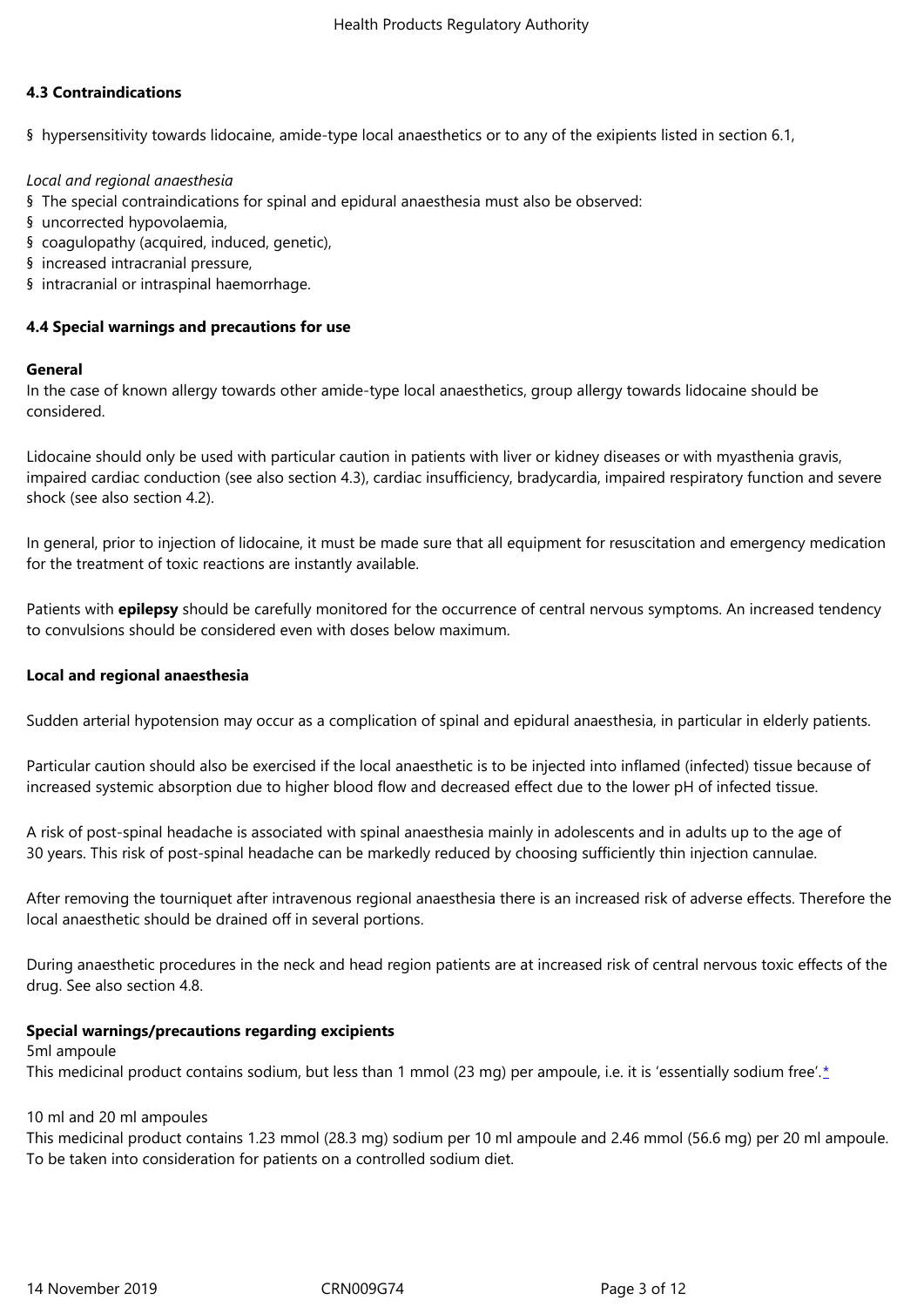# **4.5 Interaction with other medicinal products and other forms of interactions**

# **Pharmacodynamic interactions**

## § *Vasoconstrictors*

The local anaesthetic effect is prolonged by combination with a vasoconstrictor, e.g. epinephrine.

# § *Sedatives, hypnotics*

Lidocaine should be administered with due caution to patients receiving medication with sedatives that also affect the function of the CNS and therefore may alter the toxicity of lidocaine. There may be an additive effect between the local anaesthetic and sedatives or hypnotics.

# § *Muscle relaxants*

The effect of muscle relaxants is prolonged by lidocaine.

## § *Combination with other local anaesthetics*

Combination of different local anaesthetics may lead to additive effects on the cardiovascular and the central nervous system.

## § *Volatile anaesthetics*

If lidocaine and volatile anaesthetics are given simultaneously, the depressive effects of both may be intensified.

# § *Medicinal products that can lower the seizure threshold*

As lidocaine itself may reduce the seizure threshold co-administration with other medicinal products lowering the seizure threshold (e.g. tramadol or bupropion) may increase the risk of seizures.

# **Pharmacokinetic interactions**

# §*Medicinal products that alter the hepatic blood flow, cardiac output or peripheral distribution of lidocaine* may influence plasma levels of lidocaine.

Beta receptor blockers (e. g. propranolol, metoprolol, see also below), cimetidine (see also below) and vasoconstrictors like norepinephrine reduce cardiac output and/or hepatic blood flow and therefore reduce the plasma clearance of lidocaine prolonging its elimination half life. Therefore, due account should be taken of the possibility of accumulation of lidocaine.

§As lidocaine is metabolized mainly via the cytochrome P 450 isoenzymes CYP 3A4 and CYP 1A2 concurrently administered drug substances that are *substrates, inhibitors or inducers of hepatic enzyme, isoenzyme CYP 3A4and CYP 1A2*, may have an influence on the pharmacokinetics of lidocaine and thus also on its effect.

## *Inhibitors of CYP 3A4 and/or CYP 1A2*

Concurrent administration of Lidocaine with inhibitors of CYP3A4 and/or CYP 1A2 may lead to accelerated plasma concentrations of lidocaine. Increased plasma levels have been reported for e.g. erythromycine, fluvoxamine, amiodarone, cimetidine, protease inhibitors.

## *Inducers of CYP 3A4 and/or CYP 1A2*

Drugs inducing CYP3A4 and/or CYP 1A2, e.g. barbiturates (mainly phenobarbital), carbamazepine, phenytoin or primidone, accelerate the plasmatic clearance of lidocaine and thus reduce the efficacy of lidocaine.

# *Substrates of CYP 3A4 and/or CYP 1A2:*

Co-administration with other substrates of CYP 3A4 and/or CYP 1A2 may lead to increased plasma levels of the drugs.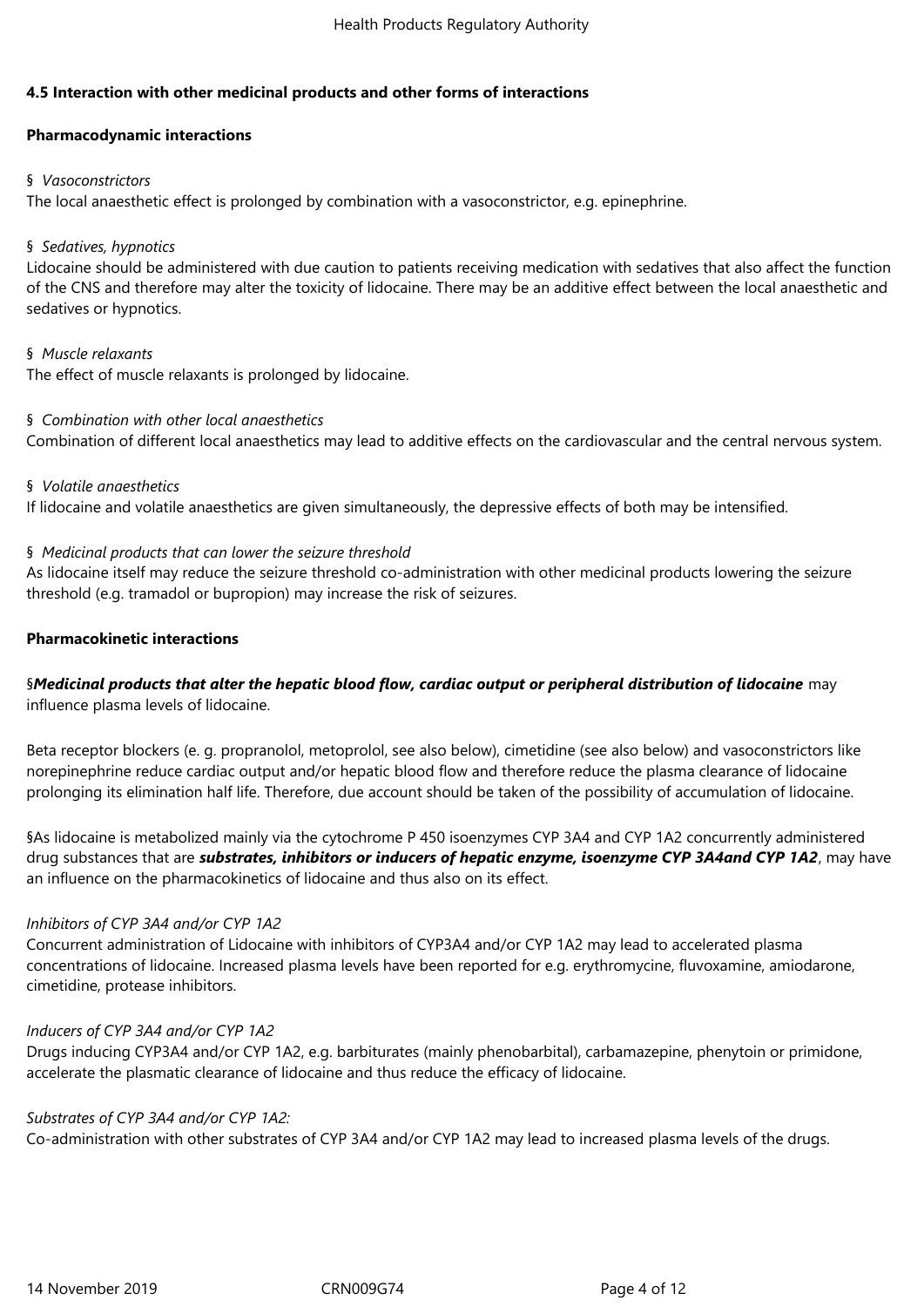## **4.6 Fertility, pregnancy and lactation**

## **Pregnancy**

There are no or a limited amount of data from the use of lidocaine in pregnant women. Animal studies do not indicate direct or indirect harmful effects with respect to reproductive toxicity (see 5.3). However, lidocaine rapidly crosses the placenta. Therefore high plasma concentrations of lidocaine in the mother`s plasma may cause central nervous depression, alteration of the peripheral vascular tone and cardiac function in the foetus/neonate.

Lidocaine should only be used in pregnancy if there is an imperative indication. Then doses should be as low as possible.

#### *Local and regional anaesthesia*

Use of lidocaine for epidural, pudendal, caudal or paracervical block may cause varying degrees of foetal and neonatal toxicity (e.g. bradycardia, hypotonia or respiratory depression). An accidental subcutaneous injection of lidocaine in the foetus during paracervical or perineal block may cause apnoea, hypotension and convulsive fits and may thus put the new-born at vital risk.

## **Breastfeeding**

Lidocaine metabolites are excreted in small amounts into human milk but at therapeutic doses of 1% w/v Lidocaine Hydrochloride Injection BP no effects on the breast-fed newborns/infants are anticipated.

## **Fertility**

No data available

## **4.7 Effects on ability to drive and use machines**

In general 1% w/v Lidocaine Hydrochloride Injection BP has negligible influence on the ability to drive and use machines.

However, when outpatient anaesthesia affects areas of the body involved in driving or operating machinery, patients should be advised to avoid these activities until normal function is fully restored. So when using this medicinal product, the doctor has to asses in each individual case whether a patient is able to take part in traffic or to operate machinery.

## **4.8 Undesirable effects**

#### **General**

The frequency and severity of the undesirable effects of lidocaine depend upon the dose, the method of administration and the patient's individual sensitivity.

Symptoms of local toxicity may occur after the administration of lidocaine. Systemic adverse effects may be expected at plasma concentrations of lidocaine exceeding 5-10 mg/l. They become manifest in the form of both CNS symptoms and cardiovascular symptoms (see also section 4.9).

## **Undesirable effects are listed according to their frequencies as follows:**

| Very common: | $( \geq 1/10 )$                                         |
|--------------|---------------------------------------------------------|
| Common:      | $( \geq 1/100$ to < 1/10)                               |
| Uncommon:    | $( \geq 1/1,000$ to < 1/100)                            |
| Rare:        | $( \geq 1/10,000 \text{ to} < 1/1,000)$                 |
| Very rare    | (< 1/10,000)                                            |
| Not known:   | (frequency cannot be estimated from the available data) |

#### **Local and regional anaesthesia**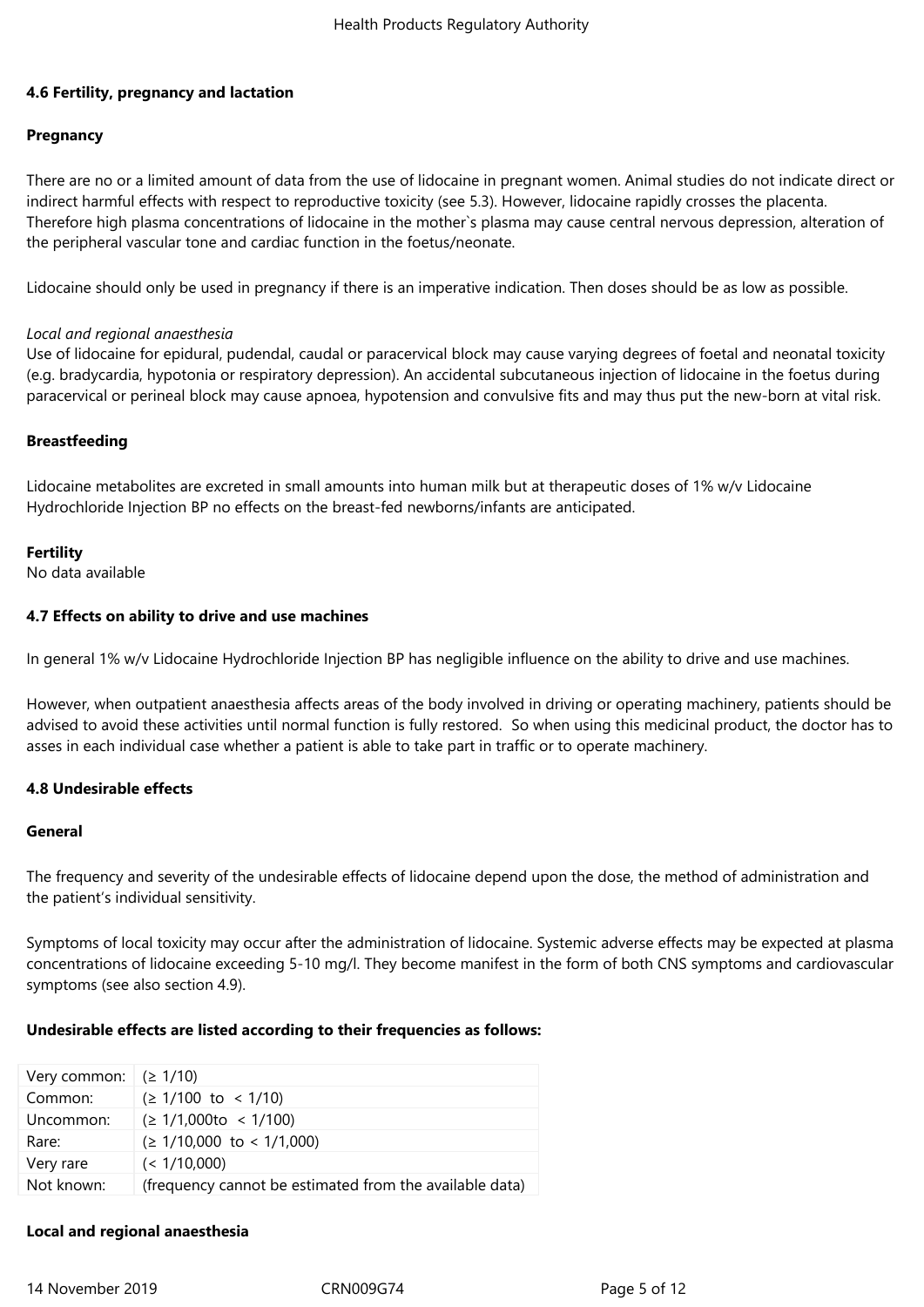up to anaphylactic shock.

#### **Nervous system disorders**

Common: Transient neurological symptoms especially after spinal and epidural anaesthesia, (up to 5 days). Rare: Neurological complications following central nervous blocks – mainly spinal anaesthesia – such as persistent anaesthesia, paraesthesia, paresis up to paraplegia cauda equina syndrome (i.e. bilateral leg weakness up to paraplegia, saddle anaesthesia, urinary retention and fecal incontinence), headache accompanied by tinnitus and photophobia Cranial nerve lesions, neurosensory deafness (if administered in head and neck regions).

Not known: Horner's syndrome, associated with epidural anaesthesia or regional applications in the head/neck region.

## **Gastrointestinal disorder**

Very common: Nausea, vomiting

#### **Injury, poisoning and procedural complications**

Rare: Trauma, transient radicular irritation due to spinal anaesthesia, compression of the spinal cord after development of haematoma

#### **[General disorders and administration site condi](/cm/SitePages/javascript%20:%20OpenTerm()tions**

Rare: Shivering (after epidural use)

#### **Paediatric population**

Frequency, type and severity of adverse reactions in children are expected to be the same as in adults.

#### **Elderly patients**

In elderly patients the incidence of undesirable effects may be increased (see section 4.4).

#### **Reporting of suspected adverse reactions**

Reporting suspected adverse reactions after authorisation of the medicinal product is important. It allows continued monitoring of the benefit/risk balance of the medicinal product. Healthcare professionals are asked to report any suspected adverse reactions via HPRA Pharmacovigilance, Earlsfort Terrace, IRL - Dublin 2; Tel: +353 1 6764971; Fax: +353 1 6762517. Website: www.hpra.ie; e-mail: medsafety@hpra.ie

#### **4.9 Overdose**

The toxic [effects of lid](http://www.hpra.ie/)ocaine [depend on the level](mailto:medsafety@hpra.ie) of the plasma concentration; the higher the plasma concentration and the more rapid its rise, the more frequent and more serious are the toxic reactions.

Depending on the individual sensitivity, toxic reactions occur from a concentration of approximately 5 – 9 mg lidocaine per litre upward in venous blood.

The lethal plasma concentration for humans is in the range 6 to 33 mg lidocaine per litre.

## **Symptoms**

#### *Effects on the CNS:*

Low toxic overdose of lidocaine results in stimulation of the CNS. Gross overdose, producing high toxic plasma concentrations, causes depression of the central functions.

Two phases of lidocaine intoxication can be distinguished:

## *Stimulation*

At the beginning of intoxication with lidocaine patients mainly show symptoms of excitation: unrest, vertigo, disturbances of hearing and vision, unpleasant perioral sensations, agitation, hallucination, euphoria, paraesthesias (e.g. circumoral paraesthesia and numbness of the tongue), dizziness, tinnitus, blurred visions, nausea, vomiting, dysarthria. Shivering and muscular twitching may be signs of imminent attacks of generalized convulsion. Subconvulsive plasma levels of lidocaine often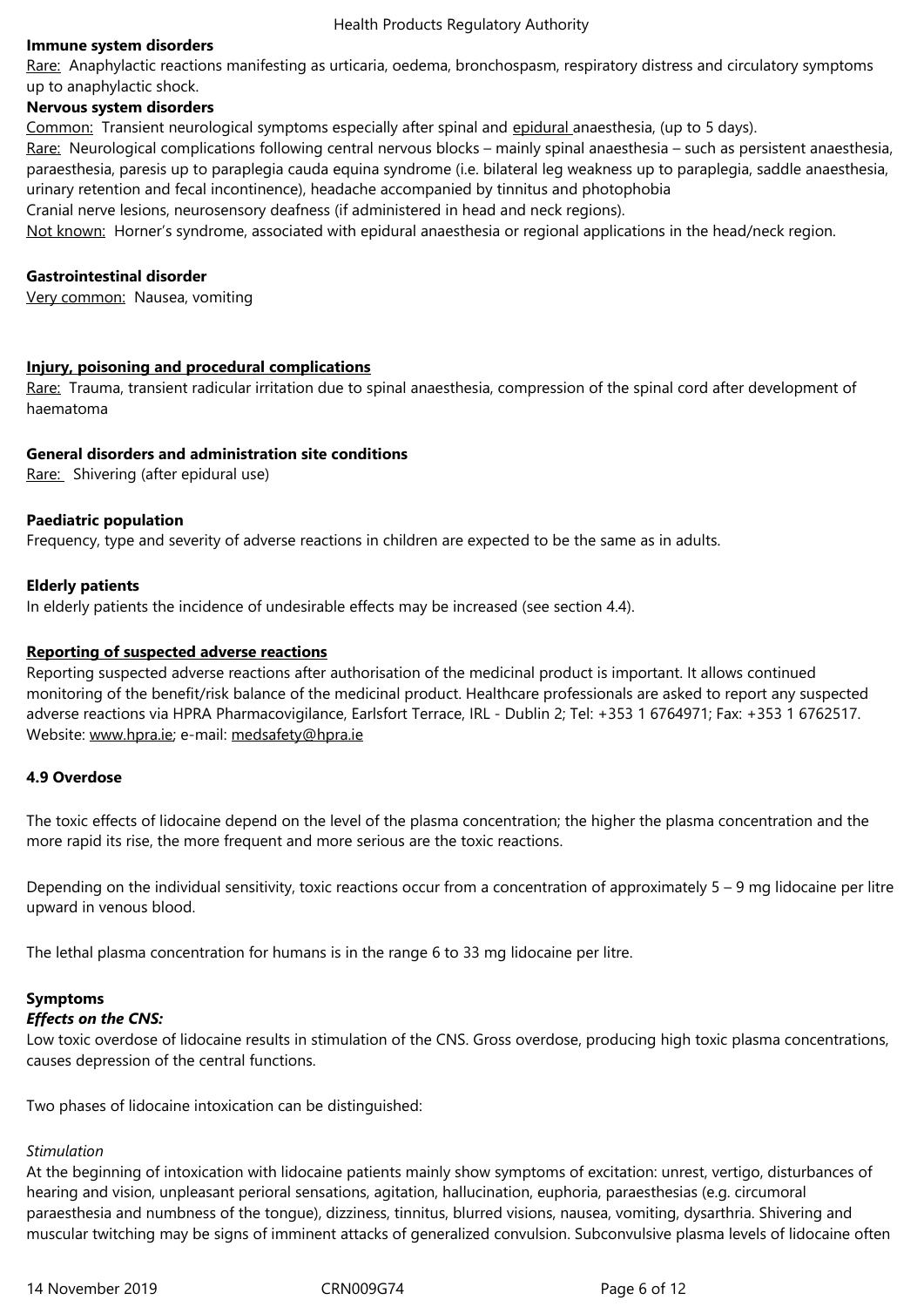## Health Products Regulatory Authority

also lead to sleepiness and sedation. Tachycardia, hypertension and flushing may occur as a sign of initial stimulation of the sympathetic nervous system.

## *Depression*

During progress of the intoxication of the CNS increasing impairment of the brain stem functions appears in the form of respiratory depression and coma, even up to death.

# *Effects on cardiovascular circulation:*

Unpalpable pulse, pallor, hypotension, bradycardia, arrhythmias, cardiovascular collapse, ventricular fibrillation, cardiac arrest. Sudden hypotension is often the first sign of cardiovascular toxicity of lidocaine. The hypotension is mainly caused by an impairment or block of cardiac impulse conduction. These toxic effects, however, are less relevant than those on the CNS.

# **Treatment**

§The occurrence of central nervous or cardiovascular symptoms demands the following emergency treatment: Immediately discontinue administration.

§ Ensure patency of the airways.

§ Supply additional oxygen. If necessary provide artificial ventilation with pure oxygen – assisted or controlled – initially via mask and air bag, then intubate. The oxygen therapy must be continued until all vital functions have returned to normal.

- § Monitor blood pressure, pulse and pupil width carefully.
- § Maintain the circulation by sufficient supply of intravenous fluid.
- § Immediately start cardio-pulmonary resuscitation, if necessary.

These measures are also applicable in the case of accidental total spinal anaesthesia, first manifesting as unrest, whispering voice, and sleepiness. The latter can proceed to unconsciousness and respiratory arrest.

Further therapeutic measures include the following:

Acute life-threatening hypotension should be treated with intravenous vasopressors. Bradycardia caused by increased vagal tone should be treated with intravenous atropine. Convulsions not reacting to sufficient oxygenation should be treated with intravenous benzodiazepins or ultra-short-acting barbiturates

Centrally acting analeptics are contraindicated. There is no specific antidote. Lidocaine cannot be eliminated by haemodialysis.

# **5 PHARMACOLOGICAL PROPERTIES**

## **5.1 Pharmacodynamic properties**

## **Pharmacotherapeutic group**

Anaesthetics, local, amides ATC code: N01B B02

## **Mechanism of action**

Lidocaine is a local anaesthetic agent of the amide type.

Lidocaine reduces the permeability of cell membranes for cations, in particular sodium ions, at higher concentrations also for potassium ions. This leads, depending on the concentration of lidocaine, to reduced excitability of the nerve fibres because the increase of sodium permeability producing the action potential is slowed down. From inside the cell the lidocaine molecule enters the open sodium channel and blocks it by binding to a specific receptor. A direct effect of incorporation of lidocaine in the cell membrane is much less relevant.

Because lidocaine, before reaching its site of action, must pass into the cell, its effect depends on its pKa and on the environmental pH, i.e. on the proportion of the free base which is the moiety predominantly migrating through the lipophilic membranes of nerve fibres.

In inflamed tissues, the local anaesthetic effect is reduced due to the lower pH in such regions.

14 November 2019 CRN009G74 Page 7 of 12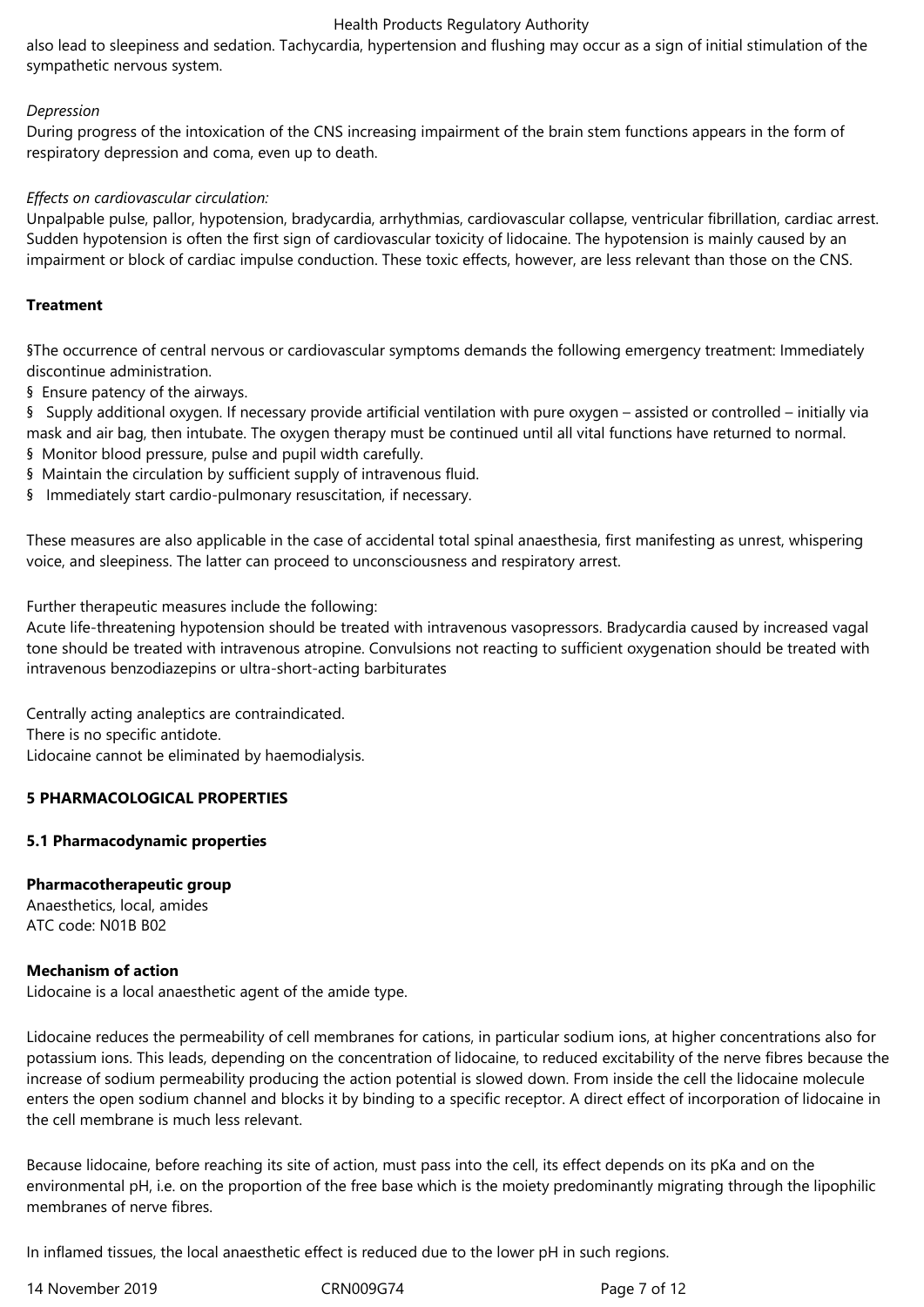# **Clinical efficacy and safety**

# *Local and regional anaesthesia*

Lidocaine inhibits the function of excitable structures such as sensor, motor and autonomic nerve fibres and the cardiac impulse conducting system. Lidocaine reversibly inhibits the conduction in sensitive nerve fibres in the area of application. The order of loss of nerve function is as follows: pain, temperature, touch and pressure.

The local anaesthetic effect of lidocaine lasts for about 30 minutes -3 hours depending on the type of anaesthesia.

## **Other pharmacological effects**

Lidocaine shows weak parasympatholytic activity. Intradermally administered lidocaine acts at low concentrations as a mild vasoconstrictor and at higher concentrations as vasodilator.

# **Paediatric population**

There are no data indicating that the pharmacodynamic properties of lidocaine in children should be different from those established for adults.

# **5.2 Pharmacokinetic properties**

# **Absorption**

Plasma levels depend on the site and mode of administration. However, there is a poor relationship between the amount of local anaesthetic injected and peak plasma levels. After intravenous administration the bio-availability is 100 %. Maximum concentrations are achieved within latest 30 minutes, in the majority of patients maximum concentrations are met within 10-20 minutes.

After *intramuscular injection* of 400 mg of lidocaine Hydrochloride monohydrate for intercostal block the maximum plasma concentration ( $C_{\text{max}}$ ) has been determined to be 6.48 mg/l, attained after 5 – 15 min ( $t_{\text{max}}$ ).

After intravenous administration onset of the therapeutic effect of lidocaine is rapid. Therapeutic plasma concentrations are reached within 1 ‑ 2 min. The effect of a bolus injection lasts for 10 ‑ 20 min; in order to maintain the therapeutic effect of lidocaine, its administration must be continued in the form of an intravenous infusion.

After *continuous infusion* and when no loading dose is given the steady state of plasma concentration was achieved not earlier than 5 hours (range, 5 – 10 hours) of beginning of the infusion. However, therapeutic concentrations had already been achieved after 30 – 60 min.

After subcutaneous administration, C  $_{max}$  values reached 4.91 mg/l (vaginal injection) or 1.95 mg/l (abdominal injection), respectively. In a study involving 5 healthy volunteers, after maxillar-buccal infiltration anaesthesia with 36mg of lidocaine , using a 2 % solution, the  $C_{\text{max}}$  value reached 0.31 mg/l.

After epidural injection the measured maximum plasma concentrations do not seem to be directly proportional to the dose applied. Administration of 400 mg resulted in C<sub>max</sub> values of 3 - 4 mg/l.

No data are available on pharmacokinetics after intrathecal administration.

# **Distribution**

Lidocaine follows a biphasic elimination kinetic. After intravenous administration the drug substance is first rapidly distributed from the central compartment into intensively perfused tissues and organs (α-distribution phase). This phase is followed by redistribution into skeletal muscles and adipose tissue. The half life time during the α-distribution phase is approx. 4 - 8 minutes. Distribution into peripheral tissues is predicted to occur within 15 min.

The plasma protein binding rate is approximately  $60 - 80$  per cent in adults. It is dependant on the drug concentration and additionally on the concentration of the  $\alpha$ -1-acid glycoprotein (AAG). The AAG is an acute phase protein that is binding free lidocaine and may be increased e.g. after trauma, surgery or burns depending on the pathophysiological condition of the patient. To the contrary it had been shown that AAG concentrations are low in neonates and patients suffering from liver impairment leading to a marked reduction of lidocaine plasma protein binding.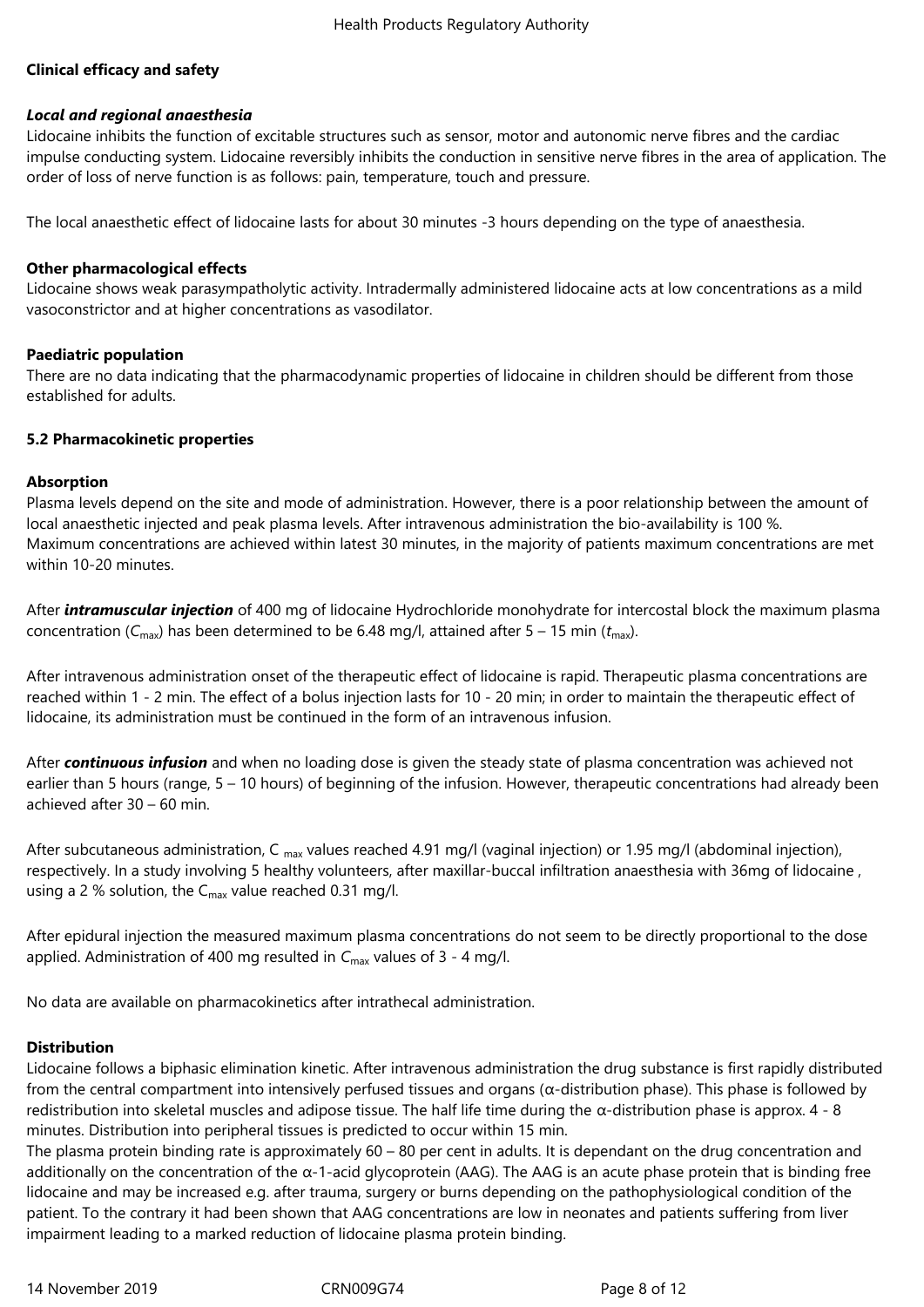## Health Products Regulatory Authority

The distribution volume may be altered in patients suffering from further diseases, e.g. heart insufficiency, liver insufficiency or renal insufficiency.

# **Biotransformation**

Besides distribution of Lidocaine in other compartments (e.g. cerebrospinal fluid), the drug is rapidly metabolised in the liver by mono-oxygenases mainly via oxidative desalkylation, hydroxylation at the aromatic ring and hydrolysis of the amide bond. Hydroxylated derivatives undergo conjugation. In total, approx. 90 % of lidocaine is metabolised to 4-hydroxy-2,6-xylidine, to 4-hydroxy-2,6-xylidine glucuronide and to a lower degree to the active metabolites monoethyl glycine xylidide (MEGX) and glycine xylidide (GX). The two latter may accumulate during infusions of longer duration or in the presence of renal insufficiency due to their longer half life time as compared to lidocaine itself. In liver diseases the metabolic rate may be reduced to 10 – 50 per cent of normal.

Results with human liver microsomes and recombinant human CYP isoforms demonstrated that CYP1A2 and CYP3A4 enzymes are the major CYP isoforms involved in lidocaine N-deethylation.

The hepatic blood flow appears to limit the rate of lidocaine metabolism. As a consequence the plasma  $t_{1/2}$  of lidocaine and its metabolites may be prolonged and significant effects on pharmacokinetics and dosage requirements of lidocaine are to be expected in patients with impaired liver perfusion, e.g. after acute myocardial infarction, in the presence of cardiac insufficiency, liver disease or congestive heart failure.

## **Elimination**

Less than 10 per cent of lidocaine are excreted unchanged in urine, the remaining proportion in the form of the metabolites.

The elimination half-life time is  $1.5 - 2$  hours in adults and approx. 3 hours in new-borns.

The half-life times of the active metabolites monoethyl glycine xylidide (MEGX) and glycine xylidide (GX) are 2-6 hours and 10 hours, respectively.

Since their plasma  $t_{1/2}$  are longer than that of lidocaine, accumulation of metabolites, particularly GX, may occur during prolonged infusion.

Additionally, the elimination rate depends on the pH; it can be increased by acidification of the urine. The plasma clearance is about 0.95 ml/min.

# **Paediatric population**

After epidural anaesthesia of the mother, the elimination half-life time in the new-born was approximately 3 hours; after infiltration of the perineum and after paracervical block lidocaine was found in the urine of the new-born during 48 hours following anaesthesia.

The plasma  $t_{1/2}$  is increased 2-3 fold in neonates, due to a slower rate of metabolism and in parts to the expanded distribution volume. Absorption and elimination may be faster in children than adults, although other studies suggested that differences in pharmacokinetics (between children and adults) decrease by correcting for BW.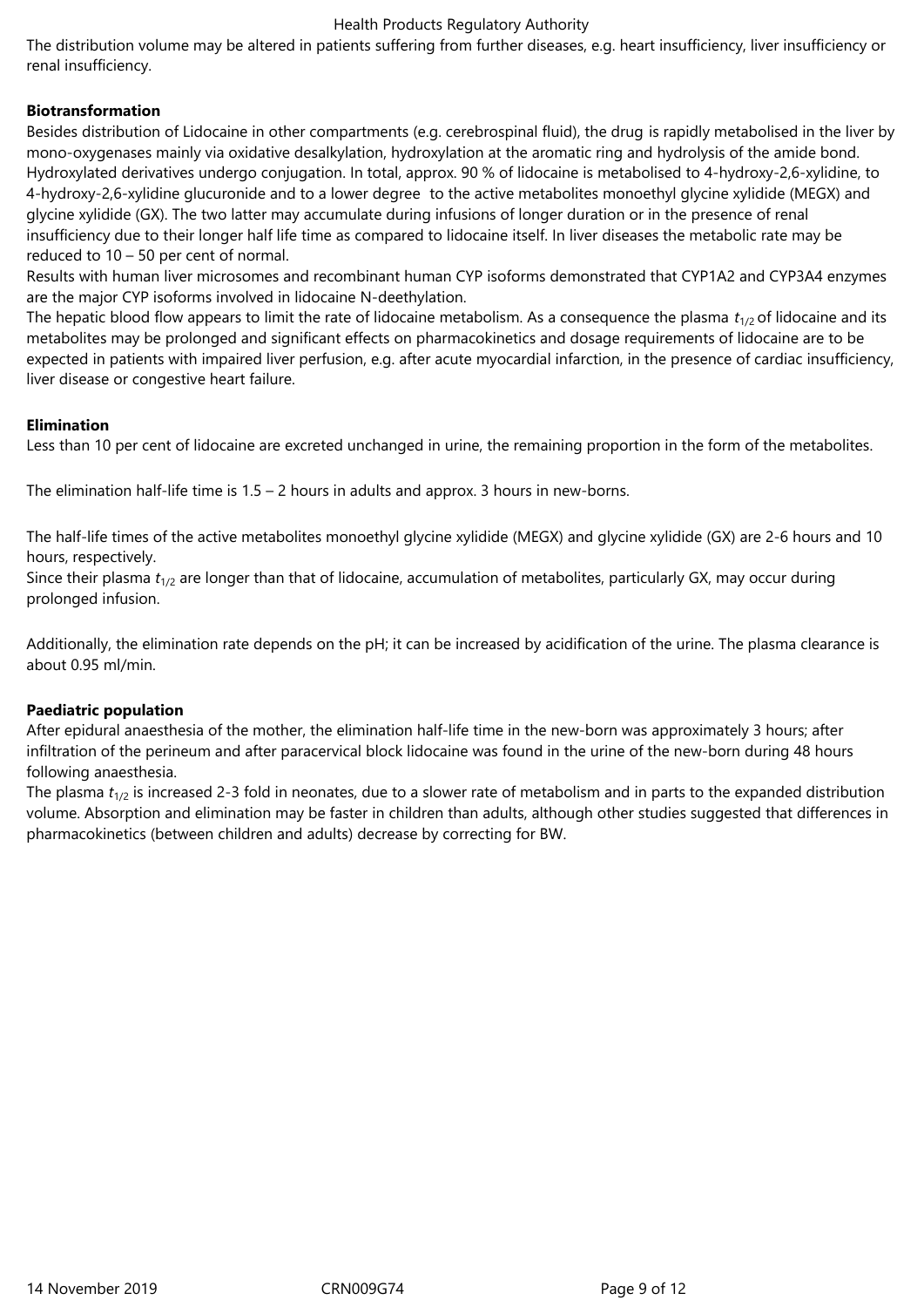# **Pharmacokinetics in other special patient groups**

## *Renal impairment*

In the presence of **renal insufficiency** the plasma half-life time of lidocaine seemed to be unaltered except for some accumulation of GX during infusion of 12 hours or more. This accumulation seemed to be associated with long-term administration of the drug. However in patients with severe renal insufficiency clearance of lidocaine was approximately halved and half-life time of lidocaine was about twice the amount than in healthy patients.

*Elderly*

Elimination half-life and volume of distribution may appear to be prolonged resp. increased in **the elderly** due to reduced cardiac output and/or hepatic blood flow.

Elimination **half-life** and volume of distribution appear to be prolonged resp. increased in **the elderly** due to reduced cardiac output and/or hepatic blood flow.

# **Pregnancy and lactation**

Lidocaine passes across the placental barrier by simple diffusion and reaches the foetus within a few minutes of administration. After epidural administration, the foetal to maternal plasma concentration ratio is 0.5 – 0.7.

After infiltration of the perineum and after paracervical block, markedly higher concentrations of lidocaine have been found in umbilical blood.

The foetus is able to metabolise lidocaine. The levels in foetal blood are approximately 60% of the concentrations in the maternal blood. Due to a lower plasma protein binding in foetal blood, the concentration of the pharmacologically active free lidocaine is 1.4 fold the maternal concentration.

Lidocaine is secreted into breast milk only in small amounts.

# **5.3 Preclinical safety data**

Non-clinical data reveal no special hazard for humans based on conventional data of safety pharmacology, repeated dose toxicity, genotoxicity, carcinogenic potential and toxicity to development.

## **Single-dose toxicity**

Numerous studies on acute toxicity of lidocaine have been carried out in various animal species. Toxicity manifested in the form of CNS symptoms. These included also convulsions with lethal outcome.

In man, toxic plasma lidocaine concentrations leading to cardiovascular or central nervous symptoms have been reported to be in the range of 5-10 mcg/l.

## **Mutagenic and tumorigenic potential**

Mutagenicity studies with lidocaine showed negative results. However, there are findings indicating that a metabolite of lidocaine, 2,6-xylidine, appearing in rats and possibly also in man, might be mutagenic. The mutagenic effect was shown in *in-vitro* tests applying very high, nearly toxic doses of the metabolite.

At present there are no indications of a mutagenic effect of lidocaine itself.

In a carcinogenicity study with transplacental exposure of rats to 2,6-xylidine and subsequent treatment with the same substance for 2 years a tumorigenic potential was shown. This highly sensitive test demonstrated the incidence of benign and malignant tumours in the nasal cavity (*ethmoturbinalia*).

A relevance of these findings for humans cannot be definitely ruled out if high-dose were administered over long periods.However as lidocaine is usually not used over longer periods no risks are to be expected if used according to the directions given.

## **Reproduction toxicity**

Investigations of reproduction toxicity did not reveal embryotoxic or teratogenic effects. Only a reduction of foetal weight has been observed.

When administered to pregnant rats at doses almost as high as the therapeutic maximum doses applied in man, neurological behavioural deviations in the offspring had been seen.

14 November 2019 CRN009G74 Page 10 of 12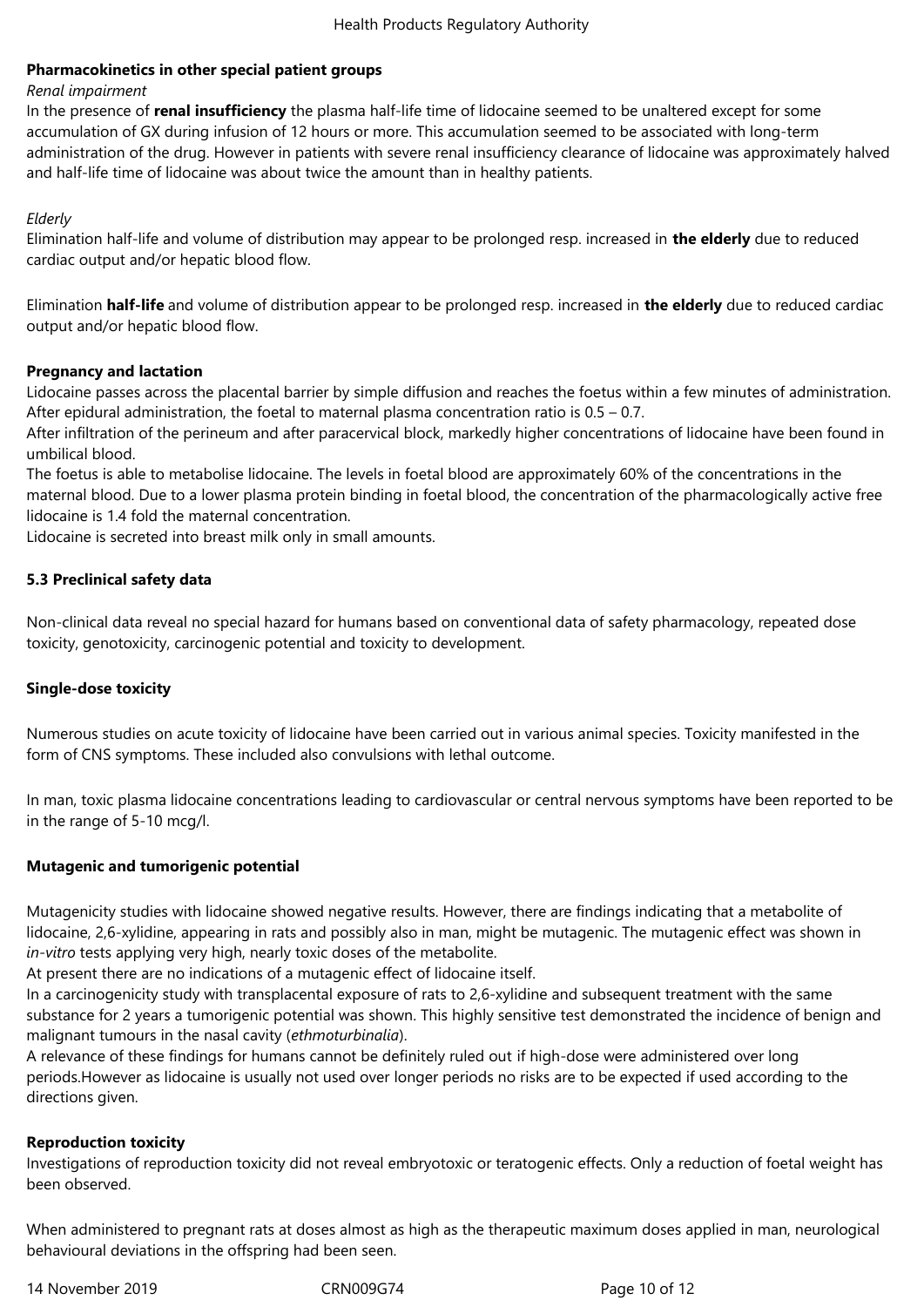#### **6 PHARMACEUTICAL PARTICULARS**

#### **6.1 List of excipients**

Sodium chloride Sodium hydroxide Water for injections

## **6.2 Incompatibilities**

Lidocaine Hydrochloride is incompatible with solutions containing sodium bicarbonate, with injectable preparations of amphotericin B, methohexitone sodium, phenytoin and other alkaline solutions. Therefore, 1% w/v Lidocaine Hydrochloride Injection BP must not be mixed with such solutions.

## **6.3 Shelf life**

Unopened: 3 years

## *After first opening*

Containers once opened must not be stored for later use (see section **6.6**). The solution is to be administered immediately after opening the container.

#### *After dilution*

From a microbiological point of view, the product should be used immediately after dilution. If not used immediately, in-use storage times and conditions prior to use are the responsibility of the user.

## **6.4 Special precautions for storage**

Do not store above 25°C

For storage conditions of the diluted medicinal product, see section 6.3

## **6.5 Nature and contents of container**

1% w/v Lidocaine Hydrochloride is supplied in:

• low density round or oval polyethylene ampoules (Mini-Plasco), contents: 5ml, 10ml, 20ml available in packs of:  $20 \times 5$  ml  $20 \times 10$  ml 20 × 20 ml

Not all pack-sizes may be marketed.

# **6.6 Special precautions for disposal of a used medicinal product or waste materials derived from such medicinal product and other handling of the product**

No special requirements for disposal.

Only to be used if the solution is clear and colourless and the container and its closure are undamaged.

Containers are for single use only. Discard container and any unused content after use.